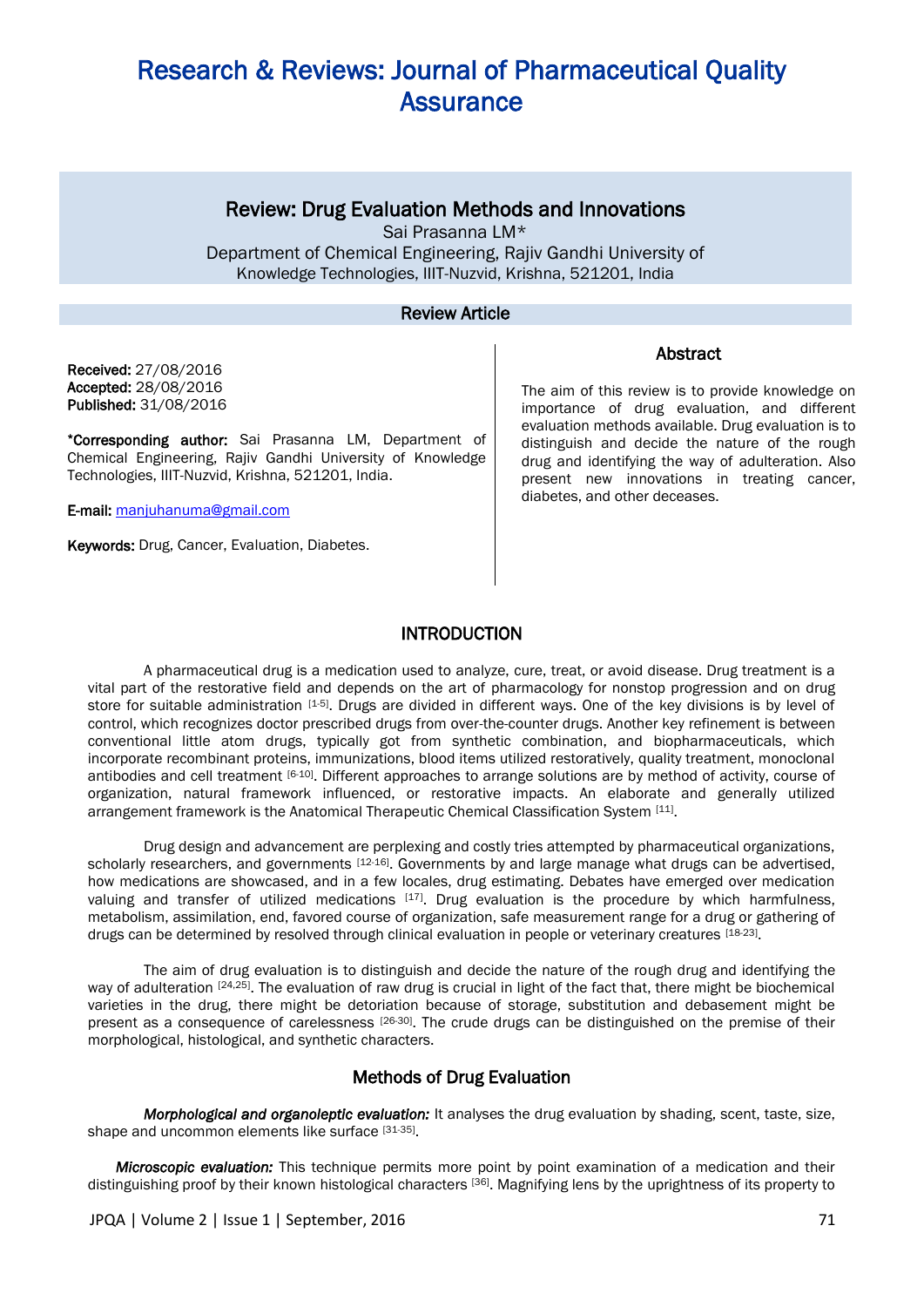amplify, grants minute segments under study to develop so that, leaf constants, stomata file, palisade proportion can be resolved [37-42].

*Physical evaluation:* These are once in a while consistent for crude drugs, however may help in evaluation with reference to dampness content, particular gravity, thickness, optic pivot, refractive list, dissolving point, thickness, solvency and so forth [43,44].

*Chemical evaluation:* It deals with various chemical test and measures. The disconnection, cleansing and distinguishing proof of dynamic constituents are the strategies for evaluation [45-47]. Quantitative synthetic test, for example, corrosive quality, saponification esteem and so on are additionally secured under these strategies [48-51].

*Biological evaluation:* Whenever physical or chemical techniques for evaluation are not giving satisfactory result in drugs then the drugs are assessed by natural strategies for evaluation [52-56]. These strategies are performed on living creatures, disengaging living organ and tissue, creature arrangement and small scale living being [57-61]. The natural techniques for evaluation is performed on living being are called bioassay or organic test [62-65] .

#### Biological methods of evaluation

- 1. Anti-inflammatory action of medications
- 2. Anti-pyretic movement of medications
- 3. Hostile to diabetic action of medications
- 4. Pain relieving movement of medications
- 5. Anti-ulcer movement of medications
- 6. Anthelmintic movement of medication
- 7. Cardiovascular action of medication
- 8. Microbiological techniques

### Medical Innovations

*Treatment of cancer:* Since ordinary chemo tranquilizes unpredictably slaughter all quickly separating cells to stop the development of tumor, these specific nanoparticles could diminish reactions by lessening drug collection in typical cells [66]. The discovery that nanoparticles can be particular to specific cells construct just with respect to their physical and compound properties has significant ramifications for nanoparticle-based treatments since cell sort specificity of medication bearers could change understanding results in the center [67-70]. In the meantime, a more profound comprehension of nanoparticle associations in the body opens the way to foresee tolerant reactions to existing liposome and nanoparticle treatments, and offers the possibility to make future medication transporters altered by hereditary profiles.

The researchers tried several polymers to make the astounding disclosure that cells could react contrastingly to the same drug bearer, even when those carcinogenic and ordinary cells originated from the lungs of the same patient  $[71-76]$ . Amazingly, the malignancy specific nanoparticles stayed within tumors in mice for over one week, while nonselective control nanoparticles were cleared inside a couple of hours. This meant enhanced siRNA-interceded malignancy cell demise and noteworthy concealment of tumor development.

*Ovarian cancer:* Another class of drugs could be a critical stride forward in the treatment of ovarian tumor, a standout amongst the most deadly types of the sickness [77]. The medications, known as PARP inhibitors, are thought to help the body moderate the malady's movement by keeping growth cells from repairing themselves after chemotherapy treatment, accordingly contracting tumors and postponing backslides [78-81]. The medications don't work in everybody, and are thought to have the best impact in ladies with transformations of the BRCA qualities, who speak to around 15% of ovarian-tumor patients. However, late research, as yet continuous, shows that the medications may profit an extra 35% of patients with various hereditary profiles [82,83].

*Nanofishes:* These new nanobots are 100 times littler than a grain of sand and comprise of small gold and nickel sections that are associated with silver pivots [84-87]. An outer magnet is utilized to control the nickel and make a waving movement to move the bot forward. The velocity and heading of the little swimmer is dictated by the introduction and quality of the attractive field. These will have the capacity to deliver drugs like pain drug to the particular range of the body that need it [88].

*Treating diabetes:* The U.S. Nourishment and Drug Administration endorsed Adlyxin (lixisenatide), and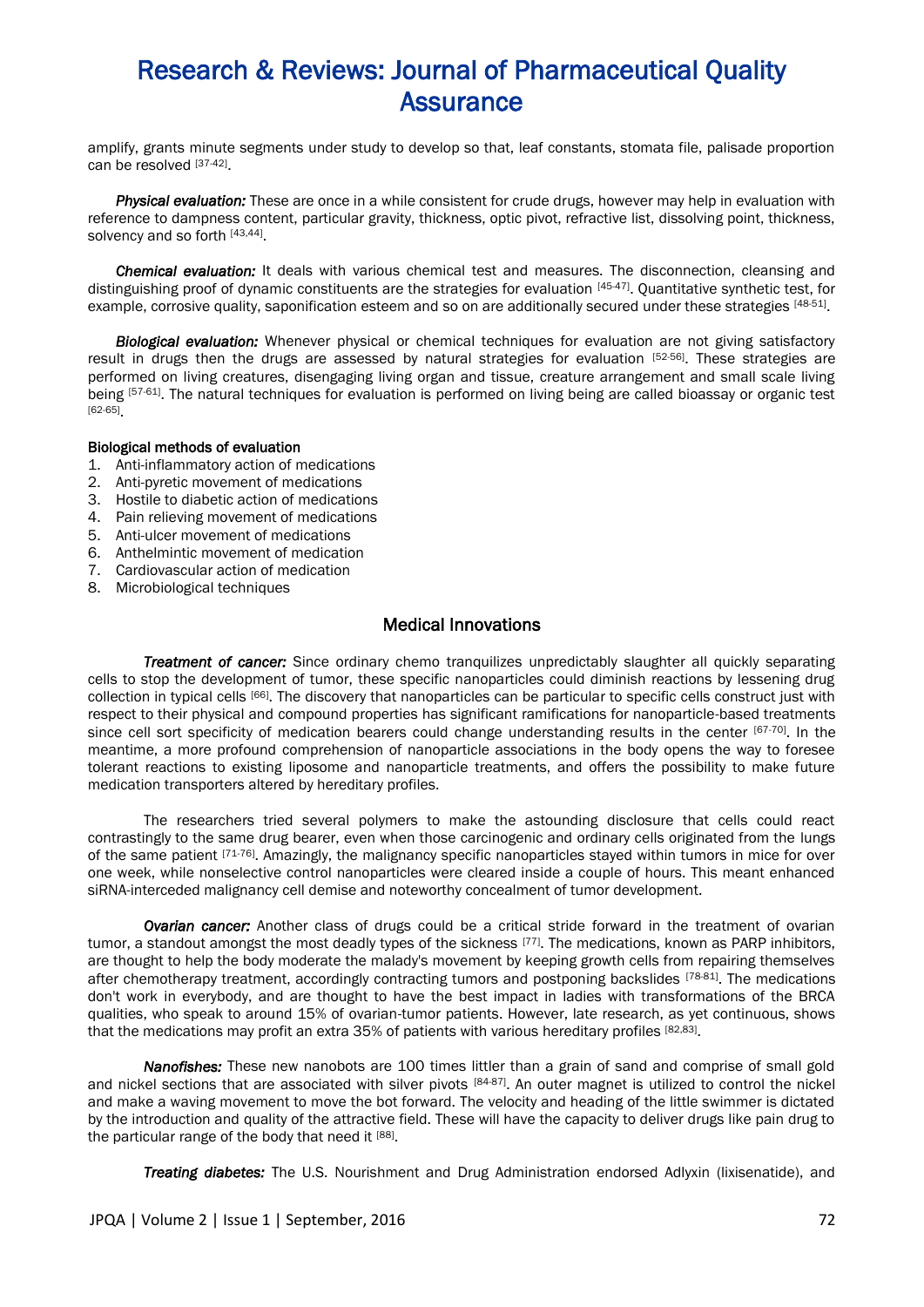once-every day infusion to enhance glycaemic control (glucose levels), alongside eating routine and activity, in grown-ups with sort 2 diabetes [89-93]. Type 2 diabetes influences more than 29 million individuals and records for more than 90% of diabetes cases analyzed in the United States. After some time, high glucose levels can expand the danger for genuine entanglements, including coronary illness, visual impairment and nerve and kidney harm [94,95]. Utilization of Adlyxin did not build the danger of cardiovascular unfavorable occasions in these patients.

*Treating asthma:* Asthma is a constant sickness that causes irritation in the aviation routes of the lungs. Amid an asthma assault, aviation routes get to be slender making it difficult to relax [96]. Extreme asthma assaults can prompt asthma-related hospitalizations in light of the fact that these assaults can be not kidding and even life-undermining. As per the Centre's for Disease Control and Prevention, starting 2013, more than 22 million individuals in the U.S. have asthma, and there are more than 400,000 asthma-related hospitalizations each year. Compared with fake treatment, patients with serious asthma accepting Cinqair had less asthma assaults, and a more drawn out time to the main assault [97]. What's more, treatment with Cinqair brought about a huge change in lung capacity, as measured by the volume of air breathed out by patients in one second.

*Controlling sugar levels:* Another new advancement is that patients inclined to amazing variances in sugar levels no more need to experience the nerve racking knowledge of punching themselves to get drug [98]. New medications, for example, Victoza, a day by day single measurement medication, and Trulicity, a week after week medication (that is non-insulin) has been presented in India early this year [99] .

Medications, for example, ACE-I, ARBs, Hydralazine/Nitrates and beta-blockers too are demonstrating promising with regards to heart disappointment [100]. Heart transplantation is today turning into the treatment of decision for the treatment of end-stage heart disappointment and has been appeared to expand life-range while additionally enhancing exercise limit and personal satisfaction.

#### **CONCLUSION**

The evaluation of drug is crucial before its production in order to know the chemical, toxicological, physical characteristics. So, that appropriate actions can be done in accordance. Among all biological evaluation give appropriate results as they are tested in living organisms i.e., bacteria, rats etc. PARP inhibitors are thought to help the body moderate the malady's movement by keeping growth cells from repairing themselves after chemotherapy treatment, accordingly contracting tumors and postponing backslides. Nanobots have the capacity to deliver drugs like pain drug to the particular range of the body that need it.

#### **REFERENCES**

- 1. Abdel-Hamid NM, et al. Golden Forms of Nano-Sized Anticancer Drugs. 2012;1:1.
- 2. Thanou M and Duncan R. Polymer-protein and polymer-drug conjugates in cancer therapy. Curr Opin Investig Drugs. 2003;4:701-709.
- 3. Vasir JKR, and Labhasetwar VD. Nanosystems in drug targeting: opportunities and challenges. Current Nanosci. 2005;1:47-64.
- 4. Zahr AS, et al. Encapsulation of drug nanoparticles in self-assembled macromolecular nanoshells. Langmuir. 2005;21:403-410.
- 5. Dorsett Y and Tuschl T. siRNAs: applications in functional genomics and potential as therapeutics. Nat Rev Drug Discov. 2004;3:318-329.
- 6. Ben Othman A, et al. Comparison of Acinetobacter baumannii multidrugs resistant Isolates obtained from French and Tunisian hospitals. J Bacteriol Parasitol. 2011;2:106.
- 7. Wee T and Jenssen H. Influenza Drugs Current Standards and Novel Alternatives. J Antivir Antiretrovir. 2009;1:1-10.
- 8. Uchiumi F, et al. Development of Novel Anti-aging Drugs. Pharm Anal Acta. 2011;2:106e.
- 9. Patil A, et al. Encapsulation of Water Insoluble Drugs in Mesoporous Silica Nanoparticles using Supercritical Carbon Dioxide. J Nanomedic Nanotechnol. 2011;2:111.
- 10. Caraglia M, et al. Nanotechnologies: New Opportunities for Old Drugs. The Case of Aminobisphosphonates. J Nanomedic Biotherapeu Discover. 2011;1:103e.
- 11. Prakash N, et al. Molecular Docking Studies of Antimalarial Drugs for Malaria. J Comput Sci Syst Biol. 2010;3:70-73.
- 12. Arroyo A, et al. Times of Detection of Drugs of Abuse in Saliva: Study of Arrested Population. J Forensic Res. 2011;2:114.
- 13. Grane OM, et al. Alarming Trends in a Novel Class of Designer Drugs. J Clinic Toxicol. 2011;1:108.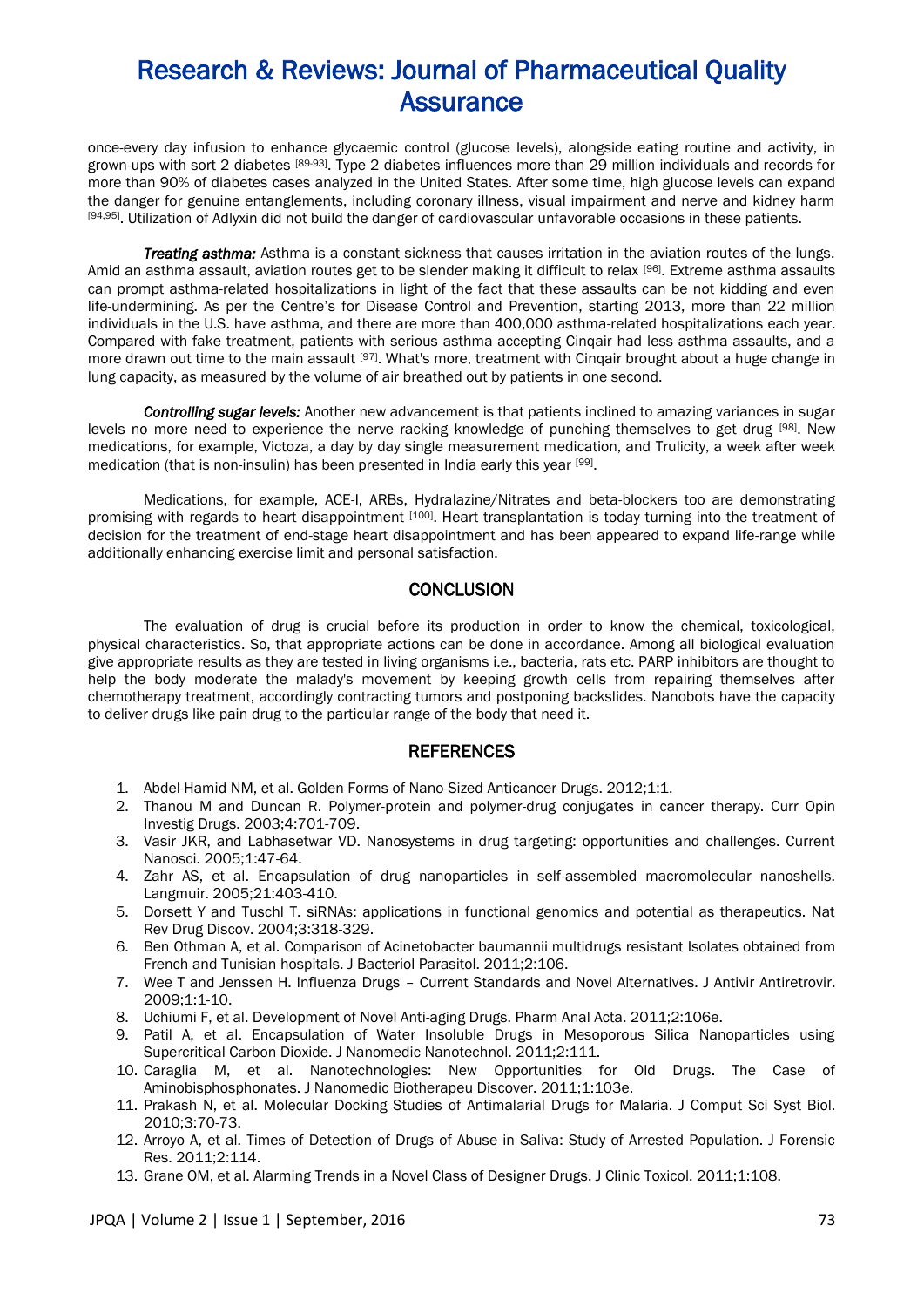- 14. Chen QM, et al. Study on Slice-based Biosensor for Electrophysiological Propagation Measurement in Drugs Screening. J Biochip Tissue chip. 2011;S1:4.
- 15. Hashemi M, et al. Mechanistical Approach Through Discovery of New Generations of Anti Inflammatory Drugs. J Proteomics Bioinform. 2011;4:284-288.
- 16. Hiwasa T, et al. Functional Similarity of Anticancer Drugs by MTT Bioassay. J Cancer Sci Ther. 2011;3:250- 255.
- 17. Haque SS. Antioxidant Status of Formulated Drugs Against Typhoid. Biochem & Anal Biochem. 2011;1:102.
- 18. Tzakos AG. Intrinsic Protein Disorder as a Drug Target in Oncology: Designing Drugs Targeting Plasticity. Biochem Pharmacol. 2011;1:e107.
- 19. Modak AS. Phenotype Breath Tests as Companion Diagnostic Tests (CDx) in Clinical Trials of Drugs. J Pharmacogenomics Pharmacoproteomics. 2012;3:e106.
- 20. Johanning GL. Stapled Peptides as Anti-Apoptotic Drugs. Chemotherapy. 2012;1:e109.
- 21. Putz G. Dosing of Chemotherapeutic Drugs Time to Leave the Stone Age. Chemotherapy. 2012;1:e108.
- 22. Ibrahim HR. Anti-Infective Drugs: Why Should We Pay Attention? J Develop Drugs. 2012;1:e112.
- 23. Yano S, Kobayashi K, Ikeda T (2012) Adjunctive Corticosteroid to Counteract Adverse Drug Reactions from First-Line Antituberculous Drugs. Mycobac Dis 2:113.
- 24. Bains S, Shah AA (2012) Sexual Side Effects of Antipsychotic Drugs. Adv Pharmacoepidem Drug Safety 1:109.
- 25. Sohn HS, et al. Out-of-Pocket (OOP) Expenditure for Prescription Drugs among South Korean Outpatients under the National Health Insurance System: Focus on Chronic Diseases Including Diabetes. J Diabetes Metab. 2012;3:197.
- 26. Devieux J, et alImpulsivity and HIV risk among adjudicated alcohol- and other drug-abusing adolescent offenders. AIDS Educ Prev. 2002;14:24-35.
- 27. Neaigus A. The network approach and interventions to prevent HIV among injection drug users. Public Health Rep. 1998;113:140-150.
- 28. Dent CW, et al. Project Toward No Drug Abuse: generalizability to a general high school sample. Prev Med. 2001;32:514-520.
- 29. Abrantes AM, et al. Substance use disorder characteristics and externalizing problems among inpatient adolescent smokers. J Psychoactive Drugs. 2005;37:391-399.
- 30. Gosin M, et al. Keep in it R.E.A.L.: A drug resistance curriculum tailored to the strengths and needs of preadolescents of the Southwest. J Drug Educ. 2003;33:119-142.
- 31. Milazzo V, et al. Drugs and Orthostatic Hypotension: Evidence from Literature. J Hypertens. 2012;1:104.
- 32. Rahman M, et al. Genetic Characterization of Hepatitis C Viruses in HIV Positive People who Inject Drugs, Dhaka, Bangladesh. J AIDS Clinic Res. 2012;3:165.
- 33. Sulejmani Z, et al. Abuse of Pharmaceutical Drugs-antibiotics in Dairy Cattle in Kosovo and Detection of their Residues in Milk. J Ecosyst Ecogr. 2012;2:114.
- 34. Banaei-Boroujeni S, et al. Abstaining Opioid Drugs as a Possible Risk Factor for Graves' Disease. J Addict Res Ther. 2012;3:131.
- 35. Mascellino MT, et al. Candidaemia in Immune-Compromised Hosts: Incidence and Drugs Susceptibility. J Clin Exp Pathol. 2012;2:131.
- 36. Preissner S, et al. Drug Interactions Involving the Cytochrome P450 Enzymes: Analysis of Common Combinations of Antibiotics and Pain Relieving Drugs. J Drug Metab Toxicol. 2012;3:131.
- 37. Lepesheva GI, et alCYP51: A major drug target in the cytochrome P450 superfamily. Lipids. 2008;43:1117-1125.
- 38. Gardiner SJ and Begg EJ. Pharmacogenetics, drug-metabolizing enzymes, and clinical practice. Pharmacol Rev. 2006;58:521-590.
- 39. Radhakrishnan ML and Tidor B. Optimal drug cocktail design: methods for targeting molecular ensembles and insights from theoretical model systems. J Chem Inf Model. 2008;48:1055-1073.
- 40. Casacó A, et al. Anti- Epidermal Growth Factor/Epidermal Growth Factor Receptor Therapeutic Anticancer Drugs and the Wound Healing Process. J Cancer Sci Ther. 2012;4:324-329.
- 41. Nazer M, et al. Evaluation of Type of Adolescents' Beliefs about Harmfulness Addictive Drugs and the Role of Education in Changing their Opinion (Health Belief Model). J Psychol Psychother. 2013;3:107.
- 42. McCabe SE, et al. Subtypes of nonmedical prescription drug misuse. Drug Alcohol Depend. 2009;102: 63-70.
- 43. Sung JH and Park JS. The effect of drug abuse prevention program for elementary school students. Taehan Kanho Hakhoe Chi. 2004;34:421-429.
- 44. Itzstein M. The war against influenza: discovery and development of sialidase inhibitors. Nat Rev Drug Discov. 2007;6:967-974.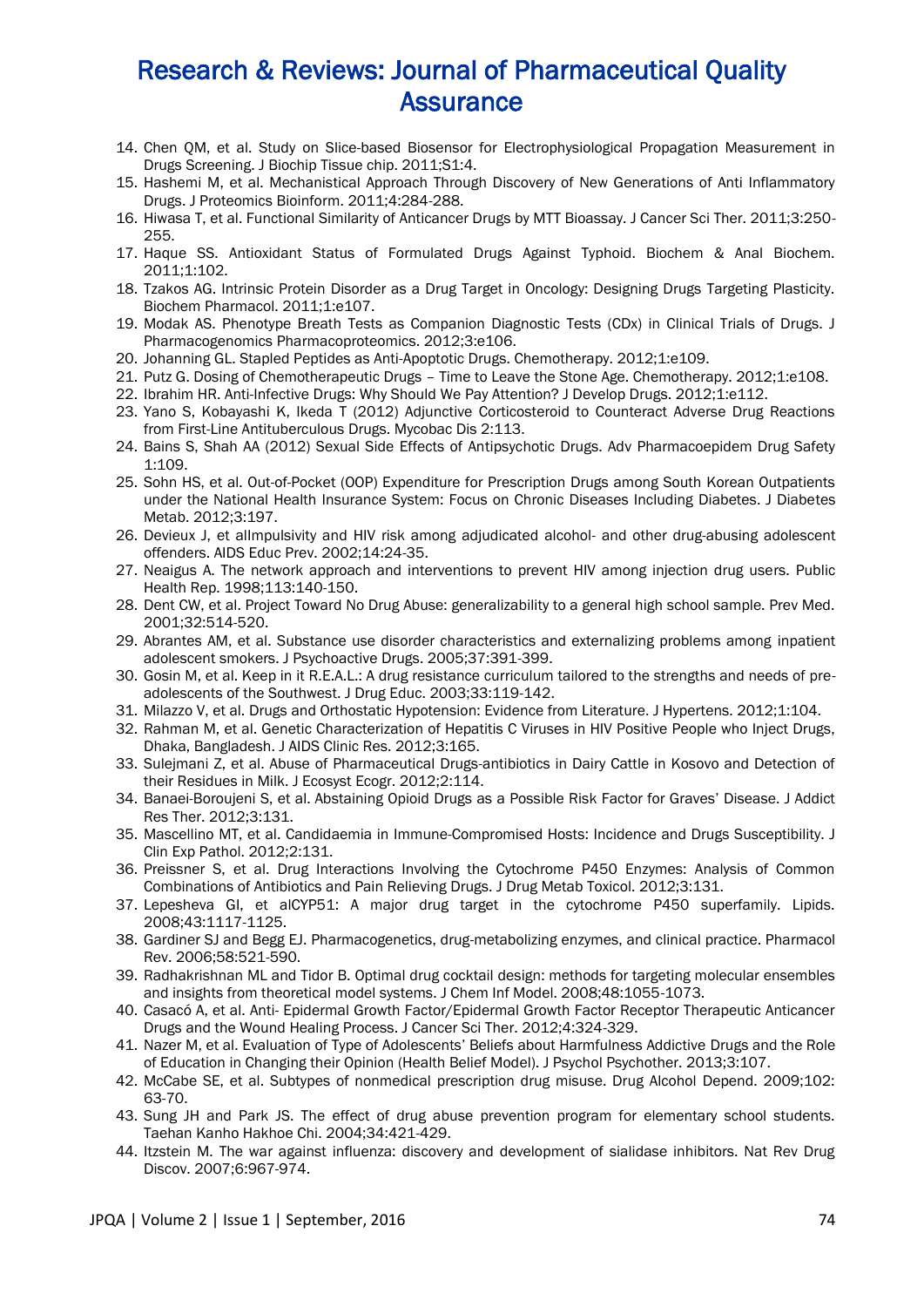- 45. Amaro RE, et al. Remarkable loop flexibility in avian influenza N1 and its implications for antiviral drug design. J Am Chem Soc. 2007;129:7764-7765.
- 46. Russell RJ, et al. The structure of H5N1 avian influenza neuraminidase suggests new opportunities for drug design. Nature. 2006;443:45-49.
- 47. Mitrasinovic PM. Advances in the structure-based design of the influenza A neuraminidase inhibitors. Curr Drug Targets. 2010;11:315-326.
- 48. Garman RM. This is your Brain on Drugs: SUD, Cognitive Impairment, and Mental Health Disorders. J Addict Res Ther. 2013;4:141.
- 49. Abdallah NA, et al. HPLC and Densitometric TLC Methods for Simultaneous Determination of Pazufloxacin with Some Coadministered Drugs in Human Plasma. J Chromat Separation Techniq. 2012;3:161
- 50. Li Q, et al. Determination of pazufloxacin mesylate in human plasma and urine by high performance liquid chromatography. Asian J Drug Met Pharmcokinet. 2004;4:289-293.
- 51. Sheng L, et al. Influence of cefoperazone and azithromycin on the pharmacokinetics of pazufloxacin in rats. Eur J Drug Metab Pharmacokinet. 2007;32:219-223.
- 52. López-Muñoz F, et al. A Bibliometric Study of Scientific Research on Second-Generation Antipsychotic Drugs in Hong Kong. Clin Exp Pharmacol. 2013;3:124.
- 53. López-Muñoz F and Álamo C. Neurobiological background for the development of new drugs in schizophrenia. Clin Neuropharmacol. 2011;34:111-126.
- 54. Mortimer AM, et al. Primary care use of antipsychotic drugs: an audit and intervention study. Ann Gen Psychiatry. 2005;4:18.
- 55. Stocco B, et al. The Effect of Different Contraceptive Drugs on the Lipid Profile of Brazilian Women. Pharmaceut Anal Acta. 2013;4:208.
- 56. Mishra RP and Mishra S. In Vitro Assessment of Genotoxicity of Some Ayurvedic Drugs in Human Lymphocytes by Using Single Cell Gel Electrophoresis. J Drug Metab Toxicol. 2013;4:139.
- 57. Sathya TN, et al. Genotoxicity evaluation of certain Bhasmas using micronucleus and comet assays. The Internet J of Alternative Medicine. 2009;7:1.
- 58. James Kirkpatrick C, et al. Non-Equivalence of Antibiotic Generic Drugs and Risk for Intensive Care Patients. Pharmaceut Reg Affairs. 2013;2:109.
- 59. Bharadwaj S, et al. An Open Comparative Randomized Clinical Study of Plant Based Drugs Embelia Robusta Roxb and Mallotus Philippinensis Muell on Intestinal Parasites. J Gastroint Dig Syst. 2013;3:122.
- 60. Khan AU, et al. Effect of Reconstitution Solvents and Containers on Kinetics and Safety of Cephradine Neutralized with L-Arginine. J Drug Metab Toxicol. 2013;4:150.
- 61. Presoti AR, et al. Prescription of Drugs to be Administered through Feeding Tubes in a Brazilian Hospital: Profile and Qualification. J Gen Pract. 2013;1:112.
- 62. Ajanal M and Prasad BS. Generalized Skin Rashe After Oral Administration of Ayurvedic Drugs: An Unintened Drug Reaction. J Homeop Ayurv Med. 2013;2:128.
- 63. Jampilek J. Transdermal Application of Drugs and Techniques Affecting Skin Barrier. J Bioequiv Availab. 2013;5:233-235.
- 64. El-Nabarawi MA, et al. Transdermal drug delivery of paroxetine through lipid-vesicular formulation to augment its bioavailability. Int J Pharm. 2013;443:307-317.
- 65. Benson HA. Transdermal drug delivery: penetration enhancement techniques. Curr Drug Deliv. 2005;2:23-33.
- 66. Barry BW. Novel mechanisms and devices to enable successful transdermal drug delivery. Eur J Pharm Sci. 2001;14:101-114.
- 67. Fang JY and Leu YL. Prodrug strategy for enhancing drug delivery via skin. Curr Drug Discov Technol. 2006;3:211-224.
- 68. Prow TW, et al. Nanoparticles and microparticles for skin drug delivery. Adv Drug Deliv Rev. 2011;63:470- 491.
- 69. Johnson ME, et al. Synergistic effects of chemical enhancers and therapeutic ultrasound on transdermal drug delivery. J Pharm Sci. 1996;85:670-679.
- 70. Mitragotri S, et al. Transdermal drug delivery using low-frequency sonophoresis. Pharm Res. 1996;13:411-420.
- 71. Bariya SH, et al. Microneedles: an emerging transdermal drug delivery system. J Pharm Pharmacol. 2012;64: 11-29.
- 72. Magyar I, et al. The Rational Use of Mucolytic Drugs in Children: Worsening of the Cough as Adverse Drug Reaction after Carbocysteine in Children. Clin Exp Pharmacol. 2013;3:140.
- 73. McCarthy JP, et al. Treatment of Herpes Labialis: Repetition of a Study Comparing Two OTC Drugs and Untreated Controls and Comparing the Outcomes of Each Study. Dentistry. 2013;4:185.
- 74. Alfadl AA, et al. The Impact of Demographic Characteristics on Vulnerability of Consumers to Counterfeit